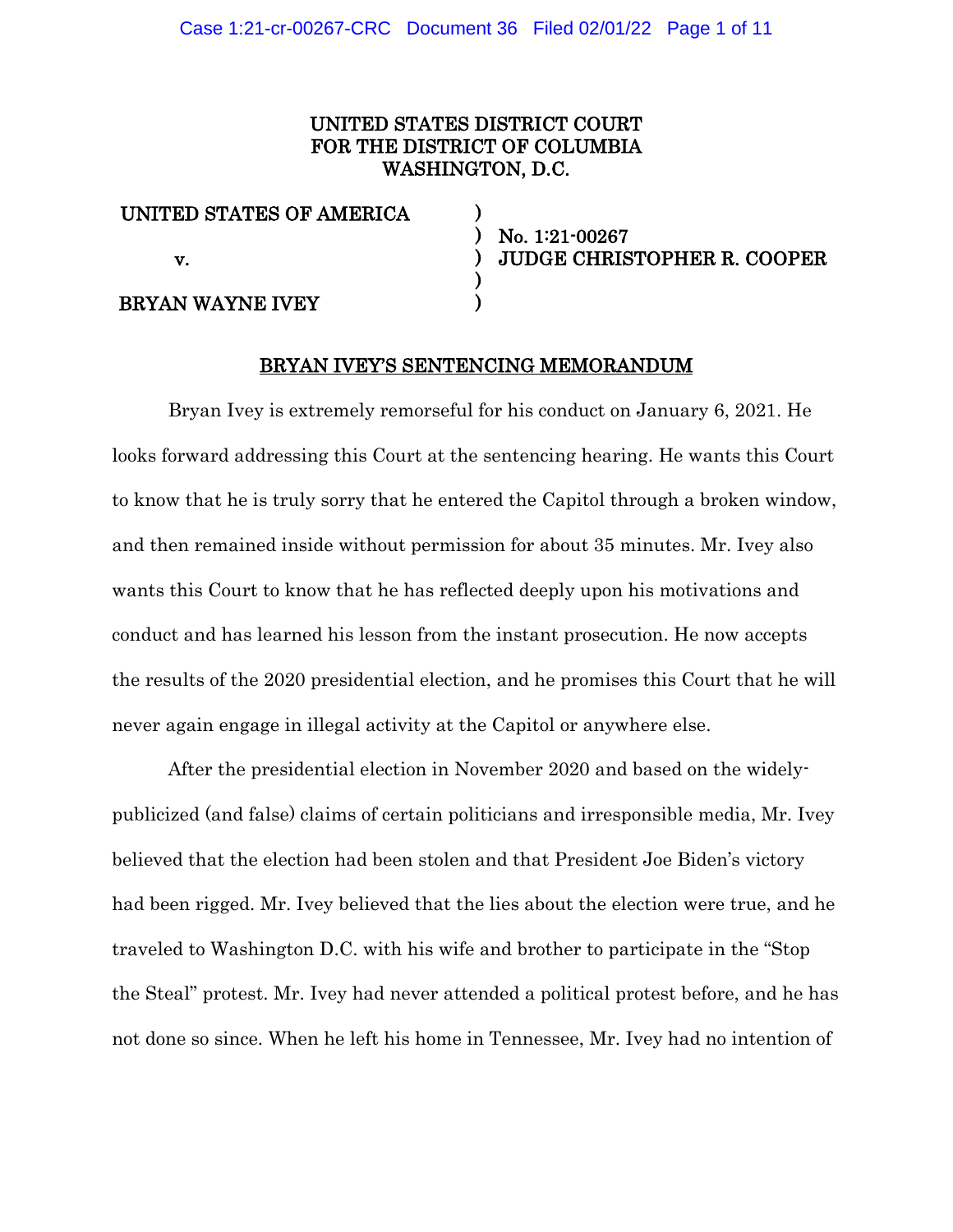#### Case 1:21-cr-00267-CRC Document 36 Filed 02/01/22 Page 2 of 11

entering the Capitol, interfering in the election certification, or breaking the law in any way. He simply wanted to protest what he believed to be a stolen election.

 Mr. Ivey has learned a hard lesson from the events of January 6 and from this criminal prosecution for his actions. After further consideration, he now recognizes that the election was not stolen, and he wants to continue getting help for his mental health issues. Mr. Ivey is not a hardened criminal. He is not a risk to reoffend, and by his compliance with all the terms and conditions of his pretrial release, he has demonstrated excellent post-offense rehabilitation.

The violence that Mr. Ivey witnessed at the Capitol that infamous day was quite traumatizing to him. After leaving the Capitol, he and his family immediately returned to Tennessee, and a few days later, Mr. Ivey sought help from a mental health professional. Mr. Ivey already had a history of trauma from the horrible abuse that he suffered as a child. And Mr. Ivey's mental health issues made him prone to conspiratorial claims about the election and the world in general. Mr. Ivey attended the protest because, at that time, he thought that a world government was coming and that it had a plan to depopulate the earth. But he now recognizes that his fears and beliefs were not true, and he has sought help for his mental health issues that led to this conspiratorial thinking.

Mr. Ivey pleaded guilty at a very early stage in this case. He was arrested on March 4, 2021, charged by information on March 31, 2021, and pleaded guilty on June 22, 2021. He pleaded guilty to one count of Parading, Picketing, and Demonstrating Inside a Capitol Building, in violation of 40 U.S.C. § 5104(e)(2)(G),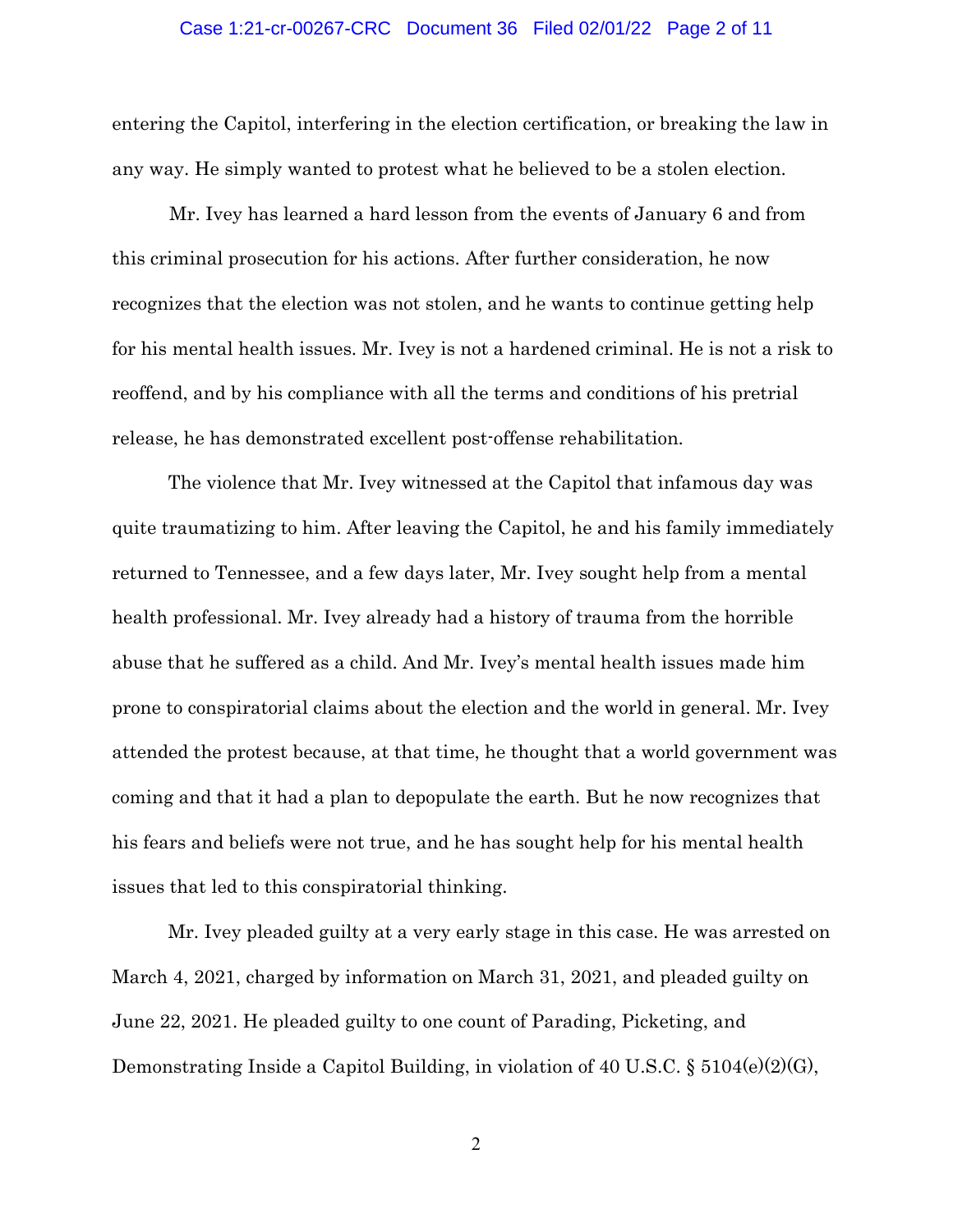## Case 1:21-cr-00267-CRC Document 36 Filed 02/01/22 Page 3 of 11

and now faces sentencing before this Court. His early guilty plea demonstrates his acceptance of responsibility and his remorse for his actions. He hopes this Court will see fit to sentence him to a period of probation and a term of home confinement for his offense. An analysis of the relevant sentencing factors demonstrates that the requested sentence is sufficient, but not greater than necessary, to comply with the sentencing purposes set forth at 18 U.S.C. § 3553(a).

## I. Nature and Circumstances of the Offense.

Late in the evening on January 5, 2021, Mr. Ivey left Tennessee and traveled with his wife and brother by car to Washington D.C. He and his family drove from Tennessee to Virginia and then rode a train into the city. Mr. Ivey arrived in D.C. at about 11:00 a.m. or 12:00 p.m. and saw protesters heading towards the Capitol. He had never been to D.C. before and was unsure of where President Trump's speech was taking place, so he followed other protestors who were walking towards the Capitol. When he arrived at the Capitol, he joined protesters who were at barricades on the west side of the building. He can be seen in videos holding a Trump flag, and at one point, talking respectfully with a Capitol Police Officer. After a short period of time, Mr. Ivey and many other protestors walked up the stairs near some scaffolding on the side of the building.

He then approached some doors and a window with other protesters. One protester, who Mr. Ivey did not know, used a police shield to smash a window. Mr. Ivey can be heard on a video recording stating, "he's breaking the window." After the window was broken, numerous protesters began climbing through the window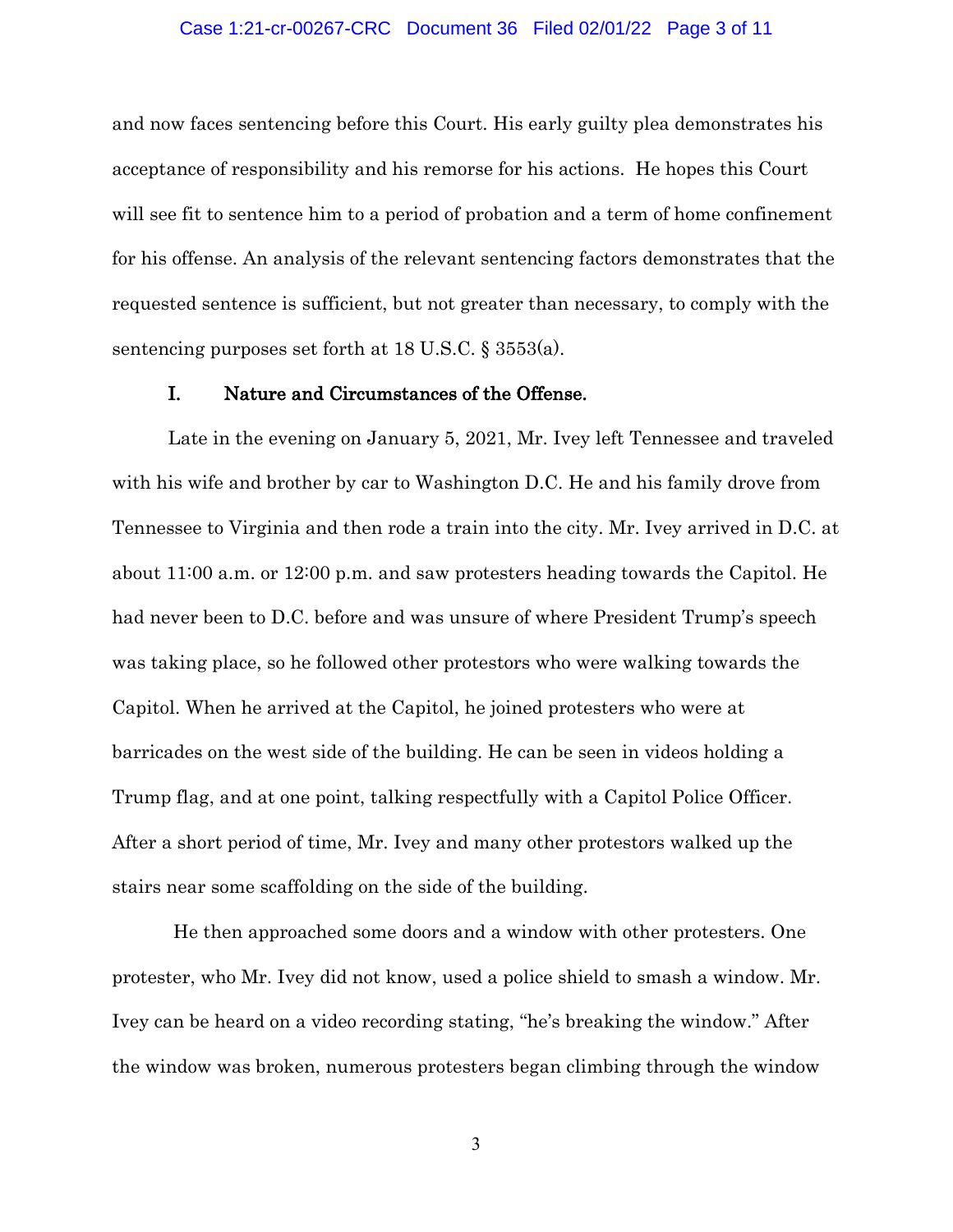## Case 1:21-cr-00267-CRC Document 36 Filed 02/01/22 Page 4 of 11

to enter the building. Mr. Ivey climbed through the window and was approximately the fourteenth person to climb through. After entering the building, Mr. Ivey can then be seen on a video, provided by the government in discovery, holding his cell phone in the air and approaching a door where other protesters were entering. On the video, he is then seen approaching a door and patting several of the protesters on the back as they enter, or as the government has described it in the Statement of the Offense in Support of Guilty Plea, he "waved" in several protesters.

Mr. Ivey then walked through a hallway with other protesters and entered the Rotunda. He remained in the Rotunda for several minutes and then left the Rotunda to join his family who remained outside.

Mr. Ivey was inside the Capitol for about 35 minutes. He and his family then rode the train back to Virginia and then traveled home to Tennessee in Mr. Ivey's wife's vehicle.

Mr. Ivey did not use violence and was peaceful during his time at the Capitol. He spoke to Capitol Police Officers on the barricade in a respectful fashion. He did not bring or use any weapons. After he entered the Capitol, he made his way to the Rotunda and remained inside for about a total of 35 minutes before he left the Capitol. By the time that many other protesters entered the Capitol, Mr. Ivey had already left the building.

Mr. Ivey had no intent to interfere with the certification of the election. He did not go into the Senate Chamber, he did not assault anyone, he did not vandalize anything or steal anything.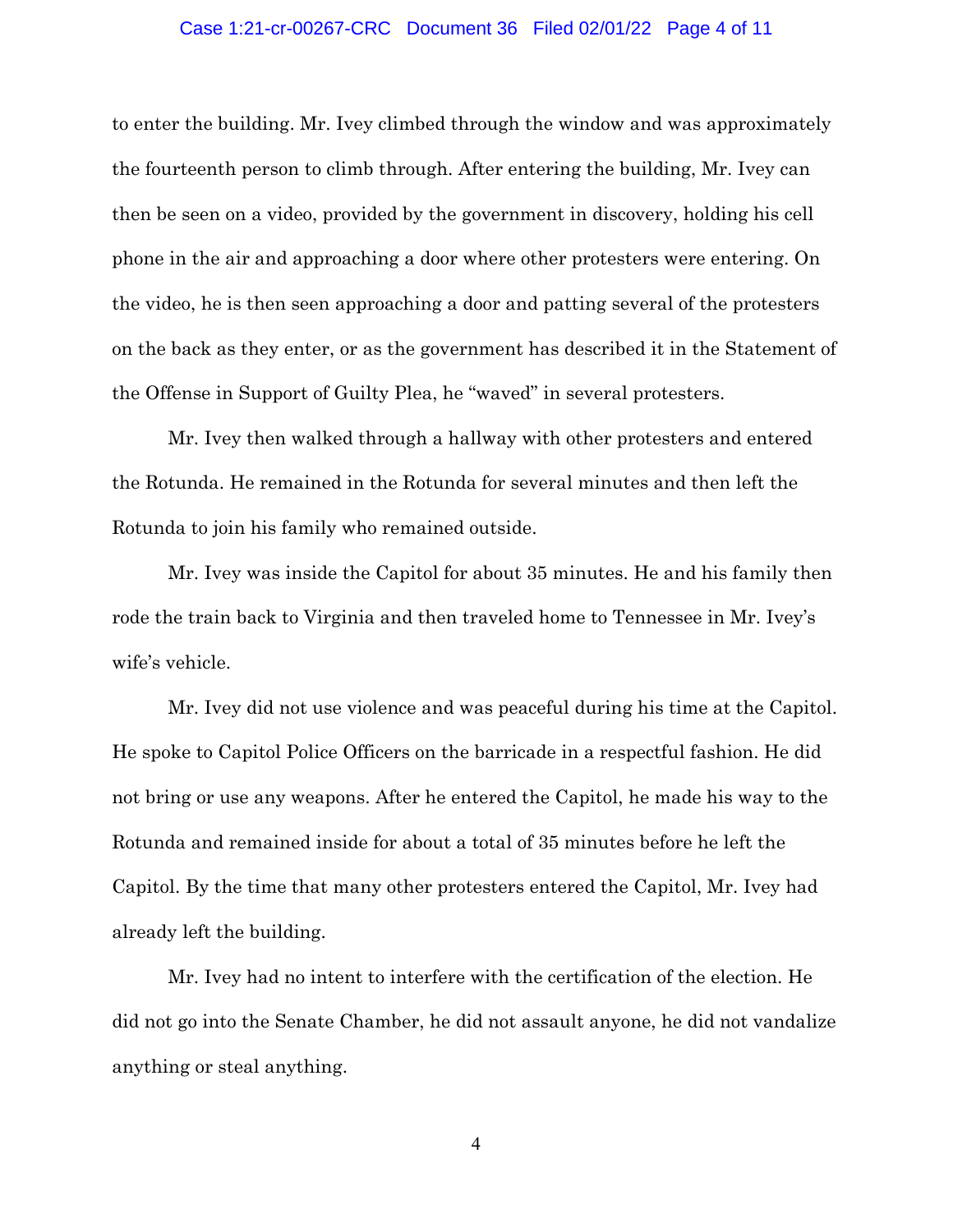## Case 1:21-cr-00267-CRC Document 36 Filed 02/01/22 Page 5 of 11

After Mr. Ivey returned to Tennessee, he felt quite traumatized by the violence and strife that he witnessed at the Capitol on January 6. A few days after the event, he sought mental health treatment through his employer because he was traumatized by the events at the Capitol.

On March 4, 2021, the FBI arrested Mr. Ivey at his home in Cookeville, Tennessee. He cooperated with the agents and provided a statement concerning the offense and confessed to entering the Capitol. He admitted that he had taken video on his phone while inside the Capitol but deleted it once he returned to Tennessee. He also consented to a search of his home and vehicle.

## II. History and Characteristics of the Defendant.

Mr. Ivey was 28 years of age at the time of this offense. He is currently employed and has been working for the last two years at Pine Bluff Materials in Nashville, Tennessee, as a heavy equipment operator, deckhand, dock worker, and in equipment maintenance. He is a good employee. He has a good work history, having worked for several other companies, including Timberline Drilling, Nyrstar Zinc Mine, and Stonepeak Ceramics, in Tennessee. (Presentence Report "PSR" at ¶ 75.)

Mr. Ivey has a minimal criminal record consisting of a misdemeanor theft conviction when he was 21 years of age in 2014, and a conviction for driving on a suspended license from 2015 when he was age 22. (PSR at ¶¶ 26, 28.)

At the time of the offense, Mr. Ivey was married to Kelly Ivey. They were married in June of 2016, and for the last five years Mr. Ivey has lived with her and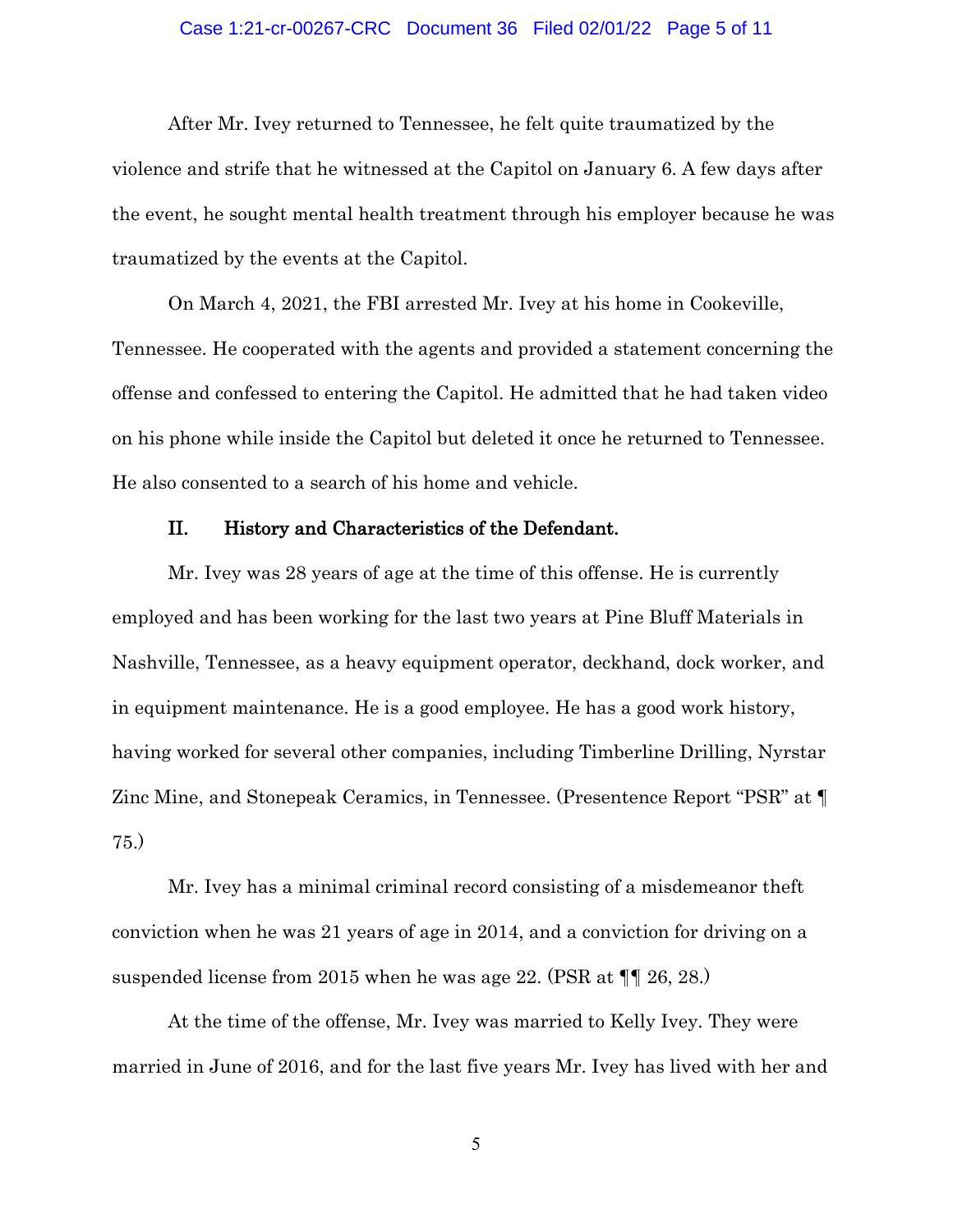#### Case 1:21-cr-00267-CRC Document 36 Filed 02/01/22 Page 6 of 11

helped to raise her two children from prior relationships. (PSR at  $\P$  45.) Mr. Ivey loves her children very much and has been a good stepfather to them. However, Mr. Ivey and his wife separated in the fall of 2021 (PSR at ¶ 51), and the breakup of his marriage has been quite painful for Mr. Ivey.

As a child, Mr. Ivey endured serious and horrible child abuse. (PSR at ¶¶ 37- 43.) As a result of his traumatic upbringing, Mr. Ivey has developed some mental health issues and needs therapy and treatment. (PSR at  $\P$  63.) His mental health issues made him prone to conspiratorial claims about the world and the election. This is a strong mitigating factor that counsels in favor of mercy and understanding in this case. Courts have long recognized that a defendant's difficult childhood is a mitigating factor at sentencing. See, e.g., California v. Brown, 479 U.S. 538, 545 (1987) (O'Connor, J., concurring) (explaining that "evidence about the defendant's background and character is relevant [in death penalty case] because of the belief, long held by this society, that defendants who commit criminal acts that are attributable to a disadvantaged background, or to emotional and mental problems, may be less culpable than defendants who have no such excuse"). "[I]t is clear that adverse childhood experiences have a profound, proportionate, and long lasting effect on emotional state. . . " Vincent J. Felitti & Robert F. Anda, The Relationship of Adverse Childhood Experiences to Adult Medical Disease, Psychiatric Disorders, and Sexual Behavior: Implications for Healthcare 7, in The Hidden Epidemic: The Impact of Early Life Trauma (2009) (R. Lanius and E. Vermetten, eds.), available at [http://www.acestudy.org/yahoo\\_site\\_admin/assets/docs/LaniusVermetten\\_FINAL\\_8-](http://www.acestudy.org/yahoo_site_admin/assets/docs/LaniusVermetten_FINAL_8-26-%2009.12892303.pdf)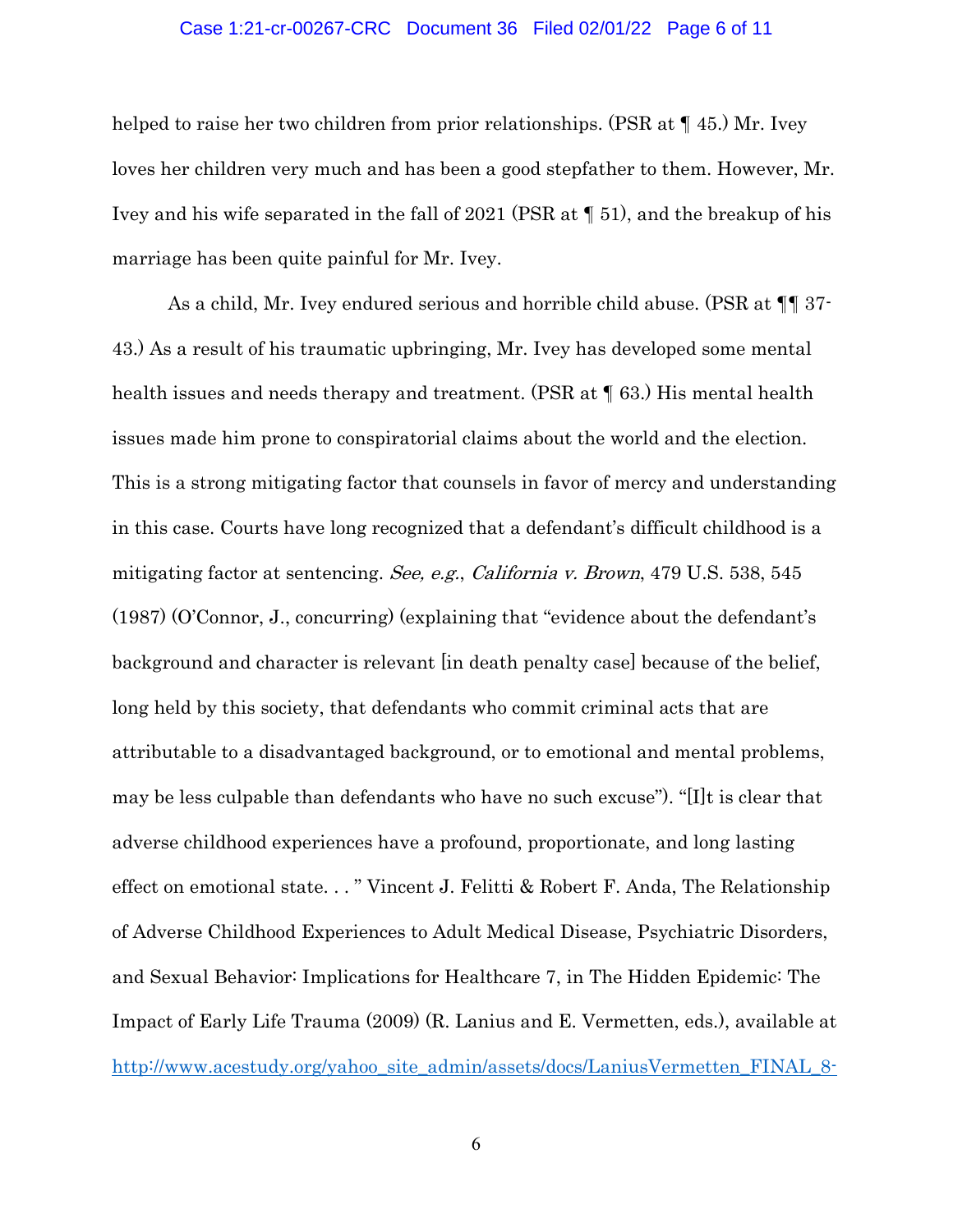## Case 1:21-cr-00267-CRC Document 36 Filed 02/01/22 Page 7 of 11

26- [09.12892303.pdf.](http://www.acestudy.org/yahoo_site_admin/assets/docs/LaniusVermetten_FINAL_8-26-%2009.12892303.pdf) "[C]hronic, toxic stress like poverty, neglect and physical abuse — can have lasting negative impacts. A team of researchers recently showed these kinds of stressors, experienced in early life, might be changing the parts of developing children's brains responsible for learning, memory and the processing of stress and emotion." University of Wisconsin-Madison, Early Life Stress Can Leave Lasting Impacts on the Brain, Science Daily (June 27, 2014), available at [http://www.sciencedaily.com/releases/2014/06/140627133107.htm.](http://www.sciencedaily.com/releases/2014/06/140627133107.htm)

After the incident on January 6, Mr. Ivey sought mental health treatment through his employer. He has struggled with mental health issues since he was a teenager. He has been receiving mental health treatment and has been prescribed medication for anxiety and depression. (PSR at ¶ 62.) Mr. Ivey has also used marijuana to self-medicate in the past, including up until the time of the offense. (PSR at ¶ 68.) However, since the offense, Mr. Ivey has not used any drugs, including marijuana, and has returned negative results on drug tests during his pretrial release. (PSR at¶ 69.) And, in addition, Mr. Ivey has been on pretrial release since March 4, 2021, and has complied with all of the conditions of his release with no violations. (PSR at ¶ 10.)

Mr. Ivey has also undergone a forensic mental health evaluation by Dr. Mary Elizabeth Wood, a psychologist with Vanderbilt University. (PSR at ¶ 63.) Dr. Wood's forensic evaluation summarizes Mr. Ivey's history of trauma and abuse during his childhood, and she has provided diagnoses in her report. Due to the sensitive nature of this medical and mental health information, Dr. Wood's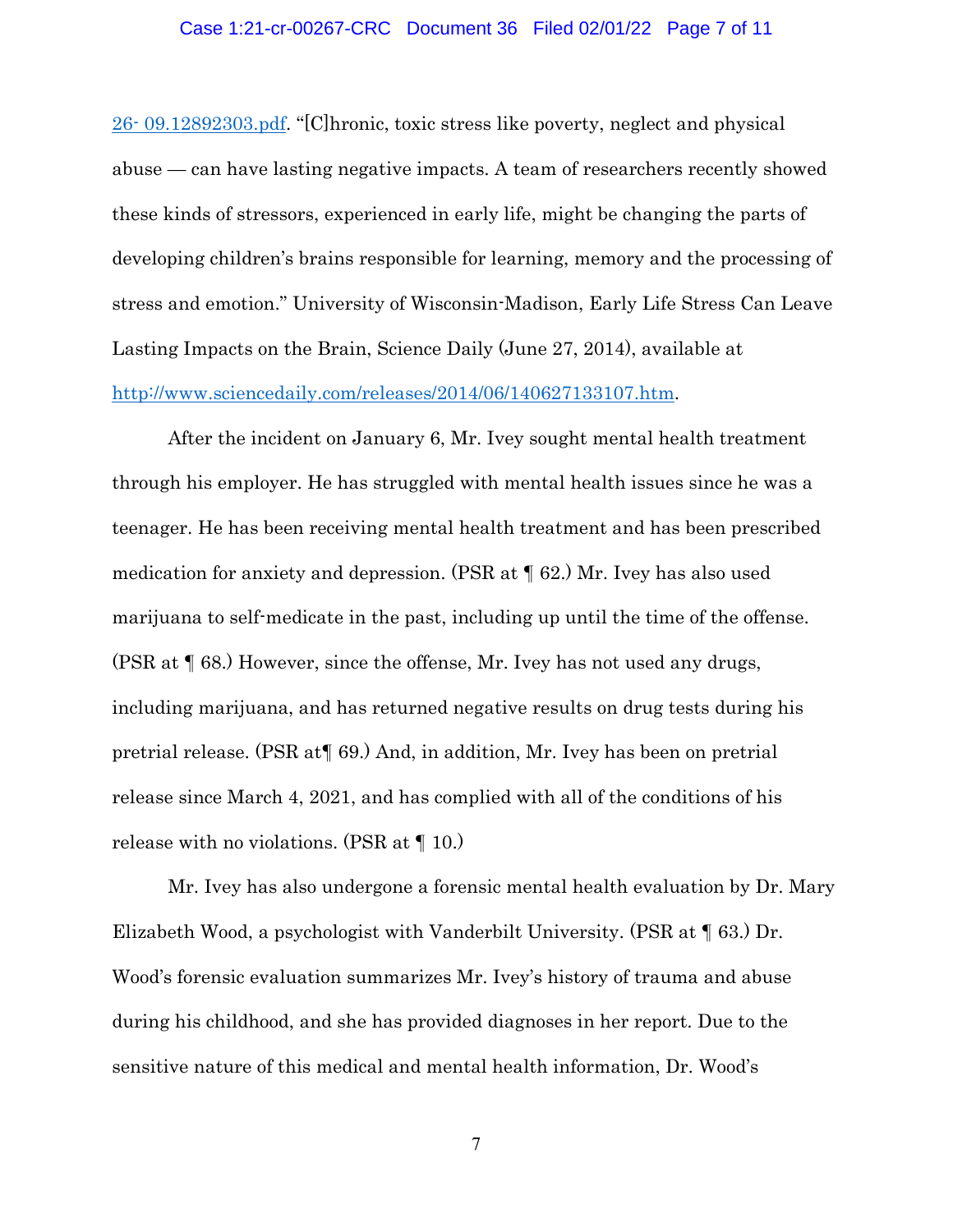## Case 1:21-cr-00267-CRC Document 36 Filed 02/01/22 Page 8 of 11

evaluation is filed with this Court under seal as Exhibit 1 to this sentencing memorandum.

It should also be noted that Mr. Ivey served in the Tennessee National Guard for approximately three years from May 11, 2014, and was discharged and received a General-Under Honorable Conditions discharge. (PSR at ¶ 72.)

The nature and circumstances of the offense and the history and characteristics of the defendant support a sentence of probation with a period of home detention. Mr. Ivey traveled to Washington, D.C. to engage in protected political speech by attending the "Stop the Steal" demonstration. He did not intend to break the law or enter the Capitol when he went there. Unfortunately, Mr. Ivey got caught up in the heat of the moment. He knows that it was wrong of him to enter the Capitol without permission, and that, in particular, he should have never climbed through the broken window. Mr. Ivey is very sorry for entering through the window and promises this Court he will never again do such a thing.

As a result of his childhood trauma, Mr. Ivey has mental health issues and needs additional therapy and treatment. A sentence of probation, with a condition that he continue to receive mental health treatment, will provide Mr. Ivey with needed "medical care" in the most effective manner as required by 18 U.S.C. §  $3553(a)(2)(D)$ .

# III. The Need For the Sentence Imposed to Comply with the Statutory Sentencing Purposes.

Mr. Ivey submits that a sentence of home detention with a period of probation will adequately reflect the seriousness of the offense, promote respect for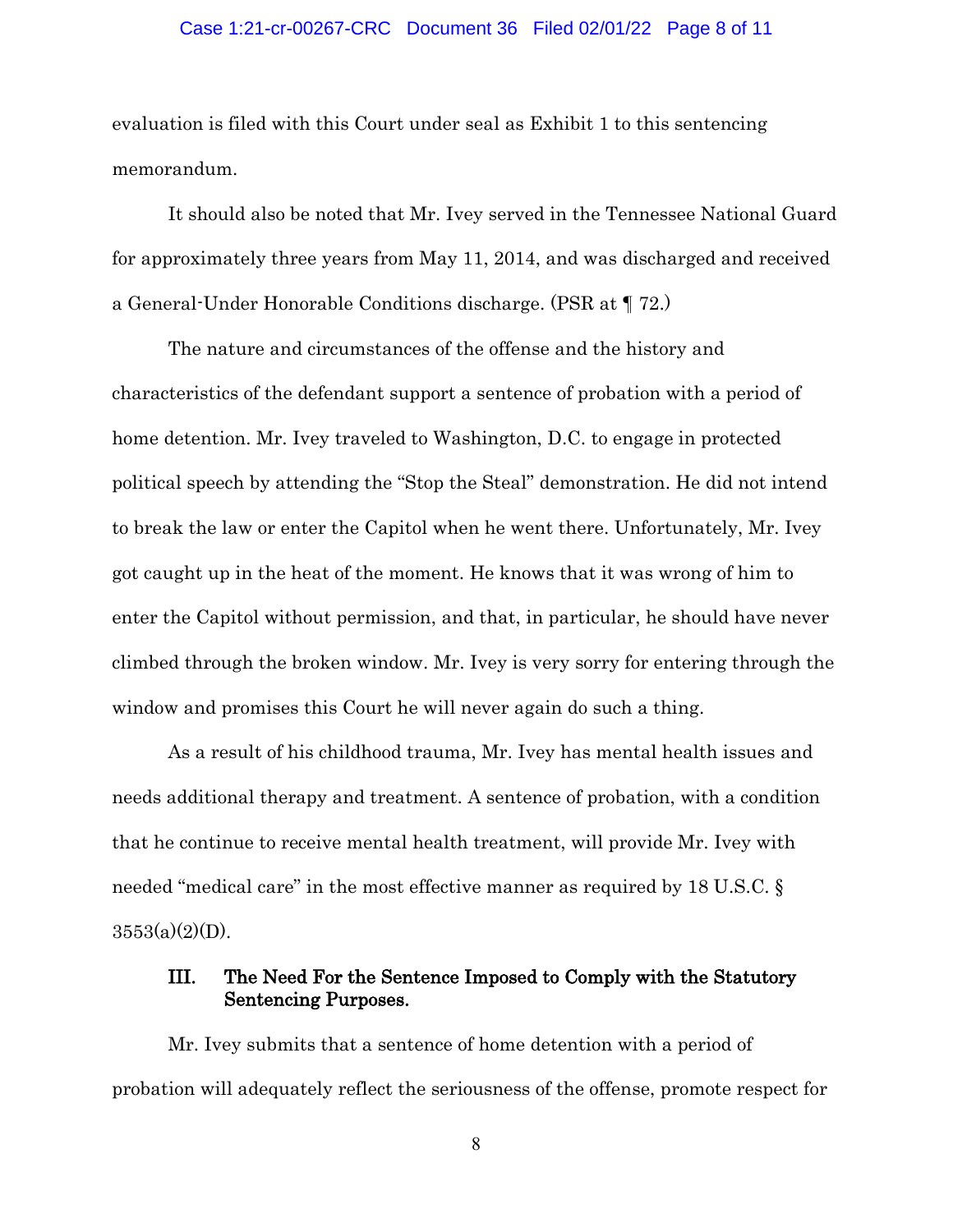## Case 1:21-cr-00267-CRC Document 36 Filed 02/01/22 Page 9 of 11

the law, and provide a just punishment. 18 U.S.C.  $\S$  3553(a)(2)(A). Indeed, the Supreme Court has recognized that probation is a valid punishment for a youthful offender who has demonstrated post-offense rehabilitation and that probation constitutes a substantial restriction on liberty. Gall v. United States, 552 U.S. 38, 45 (2007). Mr. Ivey has learned his lesson from the prosecution in this case and has been strongly deterred from ever engaging again in such conduct. As a result, the requested sentence will "afford adequate deterrence to criminal conduct" as required by 18 U.S.C. §  $3553(a)(2)$ , and it will "protect the public" because Mr. Ivey has been specifically deterred and will not offend again.

## IV. The Need to Avoid Unwarranted Sentence Disparities.

This Court must also impose a sentence that avoids "unwarranted sentence disparities among defendants with similar records who have been found guilty of similar conduct" as required by 18 U.S.C.  $3553(a)(6)$ . The requested sentence of a term of probation with a period of home detention is consistent with other sentences that have been handed down so far to those involved in the January 6 riot at the Capitol. Other individuals who have plead guilty to the same or similar offenses involving the January 6 riot, and who did not use violence or weapons or commit vandalism or theft, have received non-custodial sentences of probation or probation with home detention. Indeed, nearly two-thirds of those already sentenced for this offense or similar offenses have received a sentence that did not involve incarceration. Thus, the requested sentence is consistent with the sentences imposed in other similar cases and will not produce unwarranted disparity.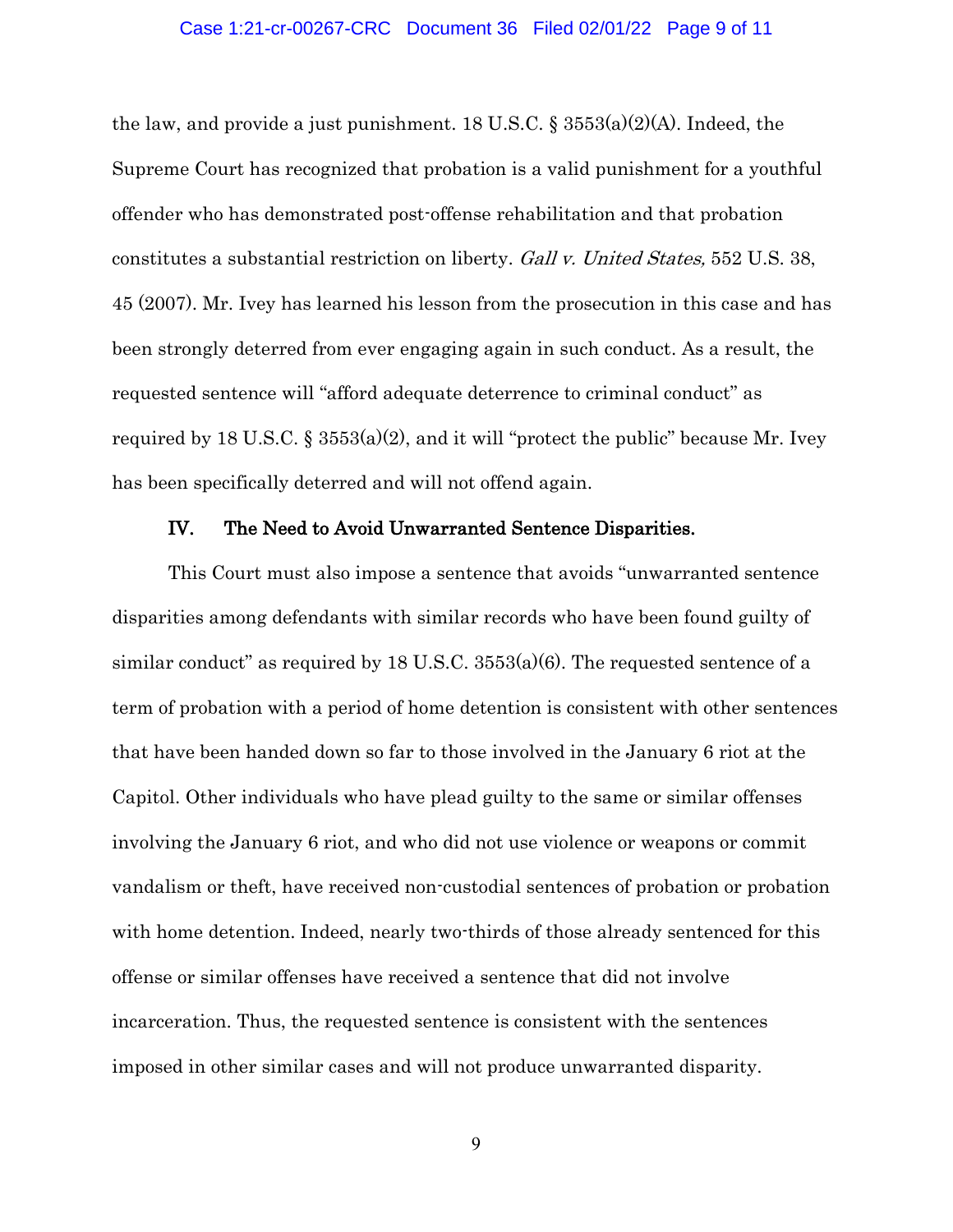## V. Conclusion.

Mr. Ivey now recognizes that the election was not stolen or rigged, and that certain politicians and media have lied to him. He wants this Court to know that he recognizes that Joe Biden is the legitimate President of the United States, and that Kamala Harris is the legitimate Vice President of this nation. He is very sorry that he entered the Capitol, and that he climbed through a broken window to do so.

Mr. Ivey respectfully requests that this Court impose a sentence of probation, as recommended by the probation officer in the Sentencing Recommendation (Docket No. 33), coupled with a term of home detention. He promises this Court that he will comply with the terms and conditions of his probation, just as he has with the terms and conditions of his pretrial release. Mr. Ivey has also agreed to pay \$500 in restitution as part of his plea agreement, and he and is also amenable to doing community service work as condition of his probation.

Mr. Ivey is a good young man who is no way a hardened criminal or a danger to anyone. He knows he made a horrible mistake when he entered the Capitol, but he assures this Court, if given the opportunity to serve a period of probation with home detention, that he will not let this Court down. He will continue to work and live as a law-abiding citizen in his community in Tennessee, and he will continue to get the mental health treatment that he needs. Mr. Ivey also wants this Court to know that he respects our nation's democratic values and its democratic processes and election laws. Mr. Ivey has been deterred by the instant prosecution and he will never again break the law or enter the Capitol illegally.